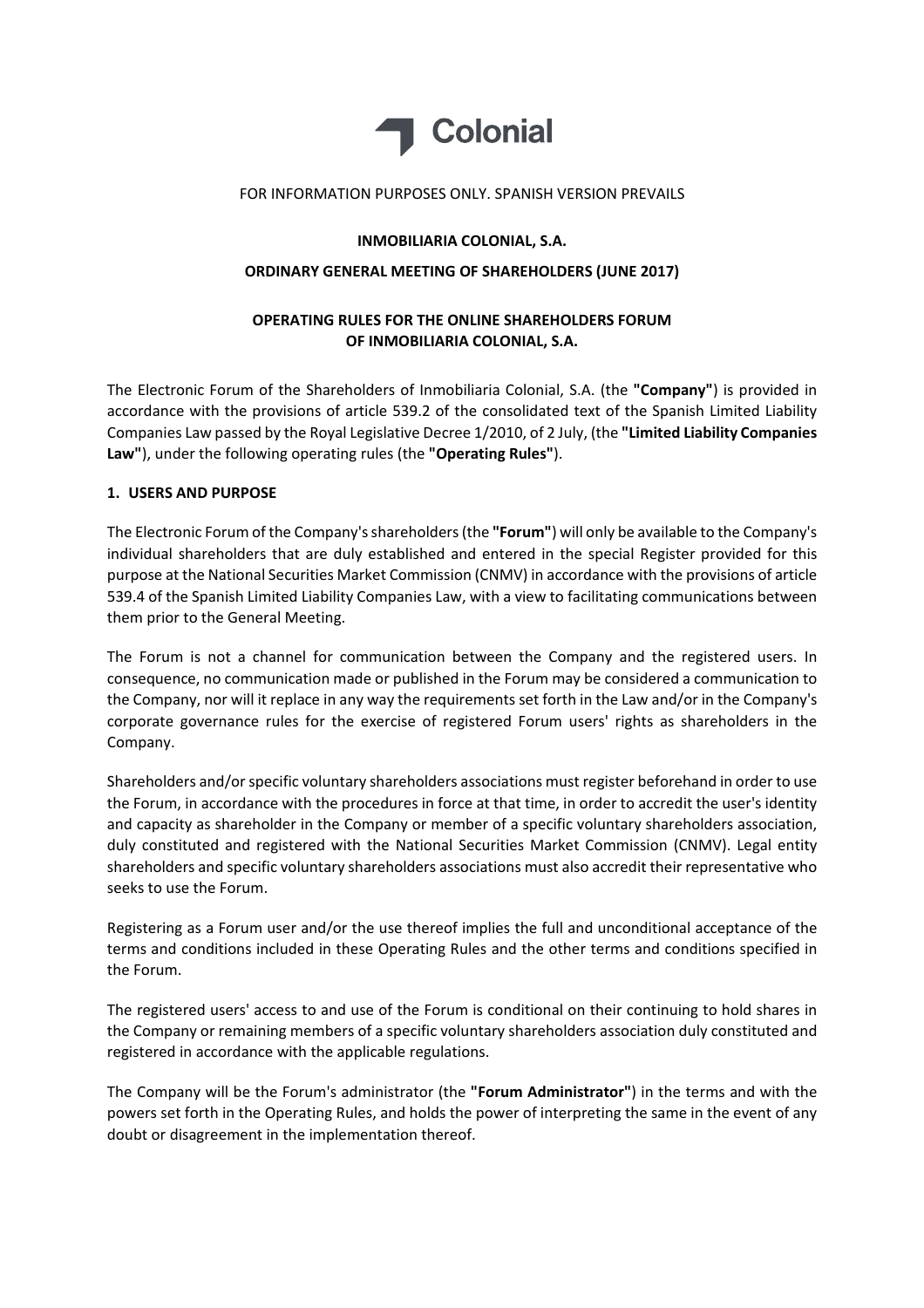

### **2. PURPOSE OF THE FORUM**

Registered users may send, for publication in the Forum, communications confined to the following subjects:

- (a) Reasoned proposals for motions on issues that are already included or intended to be included in the General Meeting's agenda.
- (b) Requests for support for such proposals.
- (c) Initiatives drawn up by shareholders to achieve a sufficient percentage of votes in order to exercise a minority right as provided in the Law.
- (d) Offers or requests for voluntary representation

As provided in article 519 of the Spanish Limited Liability Companies Law, the Company's shareholders who request the publication of a proposal as an addendum to the agenda, or a reasoned proposal for a motion on issues that are already included in the agenda of the General Meeting that has been called, should represent at least 3% of the share capital.

#### **3. CONTENT OF THE COMMUNICATIONS**

The users' utilisation of the Forum should always comply fully with current regulations and with these Operating Rules. The following are expressly forbidden:

- (a) Making any communications that are not related to the purpose and aim of the Forum as set forth in Operating Rules 1 and 2 above.
- (b) Attacking the reputation or the legitimate rights, goods and interests of the Company, of other registered users or of third parties.
- (c) Impersonating third parties or introducing the personal data or information of third parties without the informed consent of their owner.
- (d) Incorporating documentation or material without the due authorisation of the owners of the intellectual or industrial property.
- (e) Incorporating content or expressions which are discriminatory, racist, sexist, violent, xenophobic or otherwise degrading or offensive.
- (f) Incorporating any type of material which is inappropriate or contrary to the requirements of good faith.
- (g) Incorporating contents of any kind which are aimed at committing criminal, administrative or civil offences.
- (h) Carrying out any activity aimed at evading the technical restrictions established for the Forum or which damage, overload or deteriorate the functioning of the Forum or the computer equipment of the Company, of its suppliers of computer services, of other registered users or of third parties.
- (i) Posting advertising messages of any type.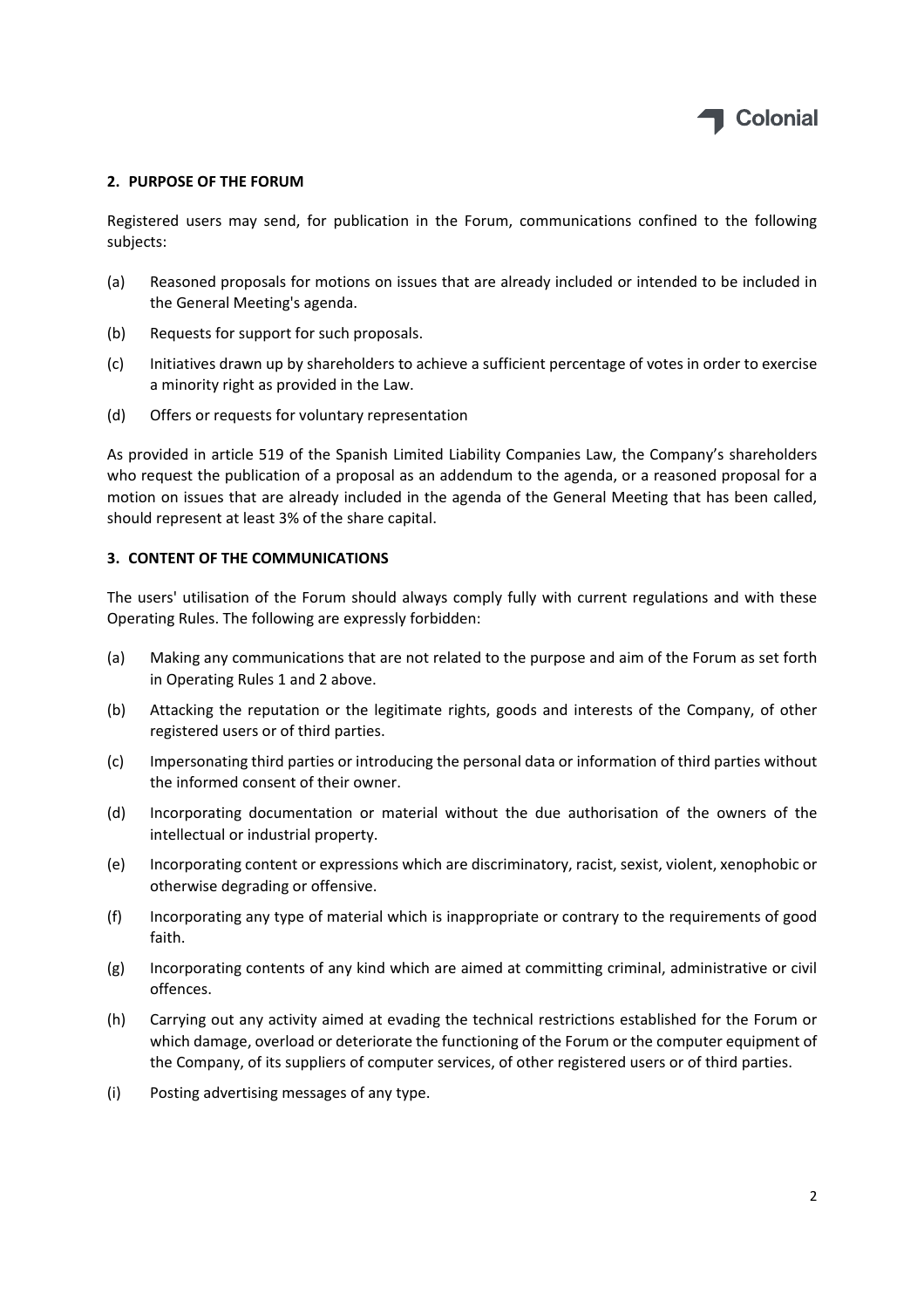

### **4. PUBLICATION OF COMMUNICATIONS ON THE FORUM**

Any registered user may send communications that comply with the provisions of Operating Rules 2 and 3 above, and these will be published by the Forum Administrator in accordance with the technical procedures in force at that time.

Requests to publish communications should be made using the forms available in the Forum for this purpose.

Before publishing it, the Forum Administrator will ensure that the communication complies with the Operating Rules. If such communication fails to comply with any of the Operating Rules, the Forum Administrator may, at its discretion, decline to publish it, take it down at any time if it has already been published or require any amendments or changes to such communication to adapt it to the Operating Rules.

#### **5. PERIOD OF AVAILABILITY OF THE FORUM**

The Forum will be available for use from the day when the General Meeting of Shareholders is called in accordance with the provisions of the legislation in force until the end of the day prior to the date scheduled for the General Meeting.

#### **6. THE COMPANY'S RESPONSIBILITY**

The Company will not be responsible for the accuracy, veracity, validity, legality or relevance of the communications sent by registered users, nor for the opinions expressed by them.

By virtue of accessing and/or using the Forum, every registered user declares that he/she is aware of and accepts that he/she makes use of the Forum under his/her sole and exclusive responsibility at all times.

#### **7. DATA PROTECTION**

The handling of personal data, their possible communication and the exercise of the rights provided under the data protection legislation will be governed by the Privacy Policy contained in the Forum, which must be expressly accepted by the user when he/she registers.

#### **Privacy Policy**

In compliance with the provisions of *Spanish Organic Law 15/1999, of 13 December, on the Protection of Personal Data* (**"LOPD"**), Inmobiliaria Colonial S.A. (the **"Company"**) informs you that the personal data provided when completing the forms available in the corporate website (www.inmocolonial.com) will be kept in files for which the Company is the data controller, with the aim of establishing, managing and supervising the functioning of the Online Shareholders' Forum in accordance with the Operating Rules thereof and the applicable legislation.